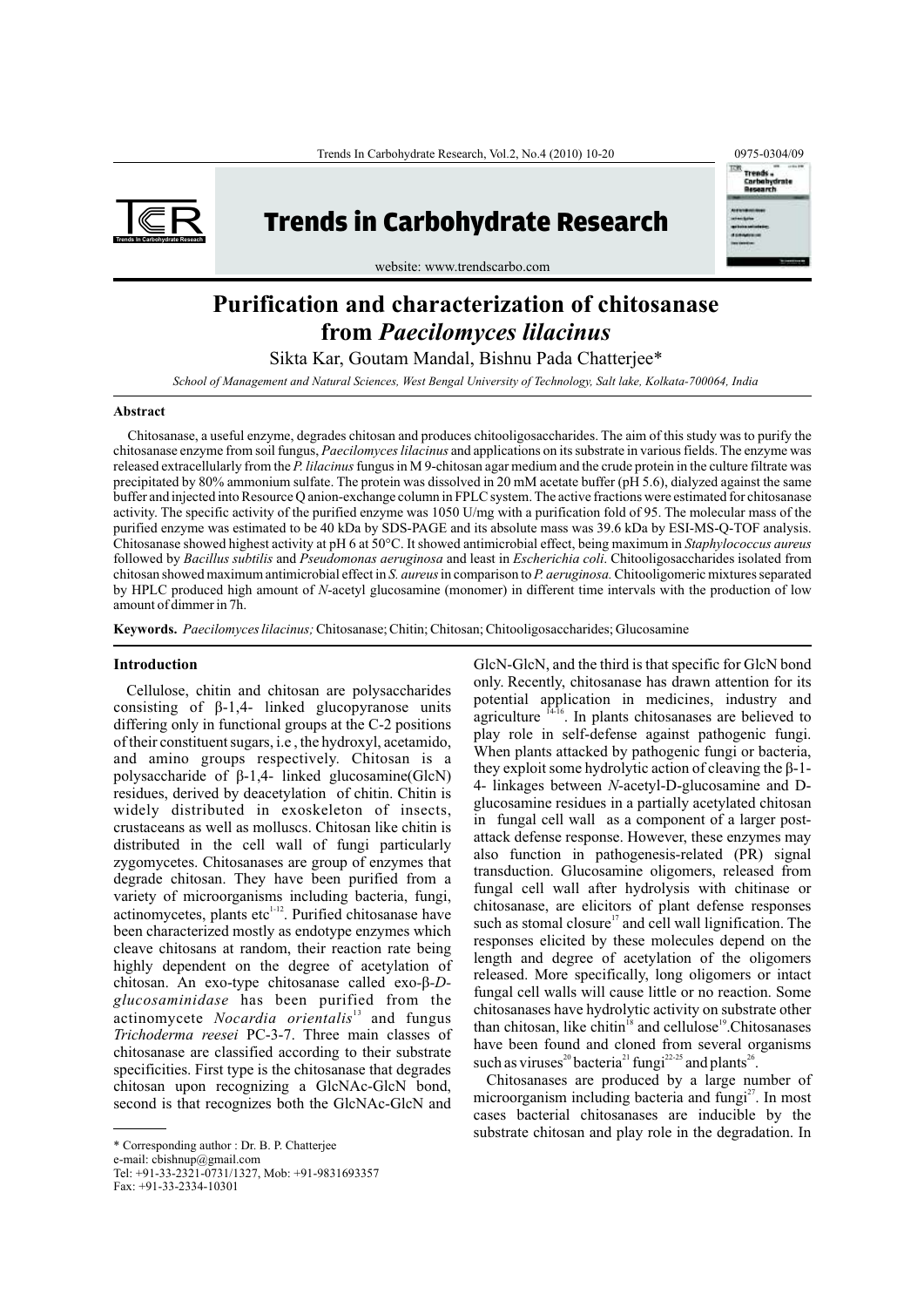$27$ . Their physiological role remained the insoluble materials and was used as semi purified unclear, since exogenously added chitosan could not be chitosanolytic enzyme fraction. used efficiently as a carbon source by fungi in most *Anion exchange chromatography* cases. Information on chitosanase is relatively limited.

and characterization of a new exo-type enzyme from Resource Q anion-exchange column in a Akta Prime Paecilomyces lilacinus fungus. The purified system. The column was equilibrated with 20 mM *Paecilomyces lilacinus* fungus. The purified system. The column was equilibrated with 20 mM chitosanase was used for the preparation of acetate buffer (pH 5.5). The fractions were eluted with chitosanase was used for the preparation of chitooligosaccharides. We also have described here in the same buffer containing 0 to 0.5 (M) NaCl at a flow the antimicrobial effect of chitooligosaccharides and rate of 0.5 ml/min. The fractions showing chitosanase chitosan against gram positive and gram negative activity were pooled, concentrated and dialyzed against chitosan against gram positive and gram negative bacteria. the same buffer.

### **Materials and methods** *Enzyme assay*

Research, Chandigarh, India and maintained on M 9<br>chitosan agar medium (0.13 g Na<sub>2</sub>HPO<sub>4</sub>, 0.30 g KH<sub>2</sub>PO<sub>4</sub>,<br> $\frac{pH 5.6}{pH 5.6}$  After incubation for 30 min at 37°C, hydrolysis<br>chitosan agar medium (0.13 g Na<sub>2</sub>HPO<sub>4</sub>, CaCl<sub>2</sub>, 0.15 g dextrose, 0.5 % chitosan and 2 gm agar in  $100 \text{ mil}$  sodium sulfite (0.025 g), sodium potassium tartarate (2003 g), sodium potassium tartarate (2003 g), sodium potassium tartarate (2003 g), sodium potassiu 100 ml). In the medium chitosan acts as the sole carbon g), NaOH (1.07 g), phenol (0.1 ml)] dissolved in 50 ml<br>source. The pH was adjusted to 5.6. After formation of a  $\overline{H}$  O After boiling for 15 min it was cooled and source. The pH was adjusted to 5.6. After formation of a  $H_2O$ . After boiling for 15 min it was cooled and the single colony it was repeatedly sub-cultured in fresh  $M_2$  absorbance was measured spectrophotometrically at 9 chitosan broth to obtain maximum growth  $\frac{255662}{575}$  nm. adaptability of this fungus.

### *Enzyme production*

detection agar (CDA) plate which was prepared by<br>
method<sup>28</sup> using bovine serum albumin as the standard.<br>
0.5% acetic acid with agar (2 g). The pH of the culture<br>
medium was adjusted to 5.6. Extracellular chitosanase<br>
was and the flask was incubated at  $30^{\circ}$ C with 175 rev / min on a shaker for 20-30 days. *Electron spray ionization-mass spectroscopy*

After cultivation, the fungal biomass was removed<br>from the culture broth by filtration. The culture filtrate<br> $\sum_{n=1}^{\infty}$ was concentrated by ultrafiltration using YM-10 *Thermal stability*  membrane. To this filtrate ammonium sulfate was added  $\frac{1}{2}$  To determine the thermal stability purified up to 80 % saturation and kept at 4 °C for overnight in subsequence was incubated concentely in water heth at up to 80 % saturation and kept at 4 °C for overnight in<br>stirring condition. The pellet was collected by<br>centrifugation at 10,000 rpm for 30 min and dissolved in<br>an appropriate amount of 20 mM acetate buffer (pH<br>an appropr 5.6). The dissolved protein was dialyzed against the

contrast there have been few reports for fungal same buffer. The dialyzate was centrifuged to remove

The present communication describes the isolation The semi purified enzyme fraction was loaded into

*Fungal strain and culture medium*<br>The activity of the enzyme was assayed by estimating<br> $N$ -acetylglucosamine released from the reducing end of The strain *Paecilomyces lilacinus* used in this study<br>was obtained from "The Advanced Mycology Centre,<br>Post Graduate Institute of Medical Education &<br>Research, Chandigarh, India and maintained on M 9<br> $\frac{1256}{1156}$  A ft absorbance was measured spectrophotometrically at

### *Protein assay and gel electrophoresis*

The protein concentration of different chitosanolytic Fungal culture was inoculated on to a chitosanase<br>detection agar (CDA) plate which was prepared by  $\frac{1}{2}$  mathod<sup>28</sup> using housines are determined by Bradford

**Purification of enzyme** The molecular mass of chitosanase was also determined by ESI-MS-O-TOF mass spectrometry by determined by ESI-MS-Q-TOF mass spectrometry *Ammonium sulfate precipitation* dissolving the enzyme in CH<sub>3</sub>CN:H<sub>2</sub>O (1:1) mixture.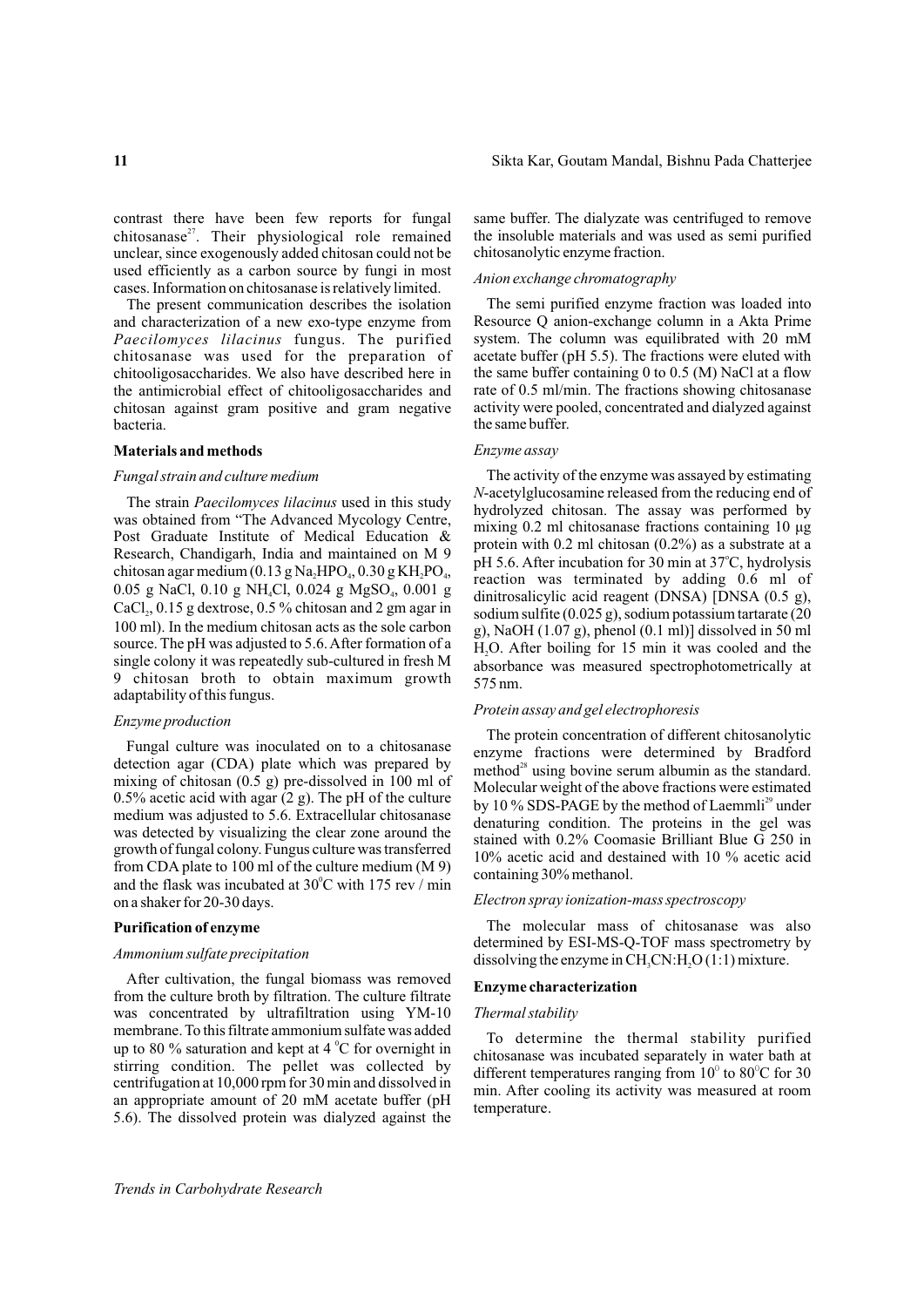different pH ranging from pH 2 to 10 for 6 h at  $4^{\circ}$ C, viz,<br>20 mM glycine-HCl buffer (pH 2), 20 mM citrate<br>phosphate buffer (pH 4), 20 mM sodium citrate buffer<br>(pH 6), 20 mM TBS buffer (pH 8), 20 mM glycine-<br>invested t

The effect of different divalent metal ions on the described above was added to bacterial cultures at<br>activity of purified chitosanase was tested.<br>Chitosanolytic activity was assayed after addition of cultures without chi different metal ions  $(Ca^{2+}, Mg^{2+}, Mn^{2+}, Fe^{2+}, Zn^{2+})$  to the<br>reaction mixture at a final concentration of 1 mM. The<br>reaction mixture at a final concentration of 1 mM. The<br>ulture medium at 660 nm. enzymatic activity was assayed after incubation at  $37^{\circ}$ C **Results** for 30 min.

mixture was included for different time intervals,  $v_1$ , colored, granular colony. Repeated subcultures with 1, 3, 5 and 7 h at  $37^{\circ}$ C. The reaction was terminated by extended incubation period of 2 weeks yielded mauv heating at  $100^{\circ}$  C for 5 min. The pH of the solution was adjusted to 7 by adding 1M NaOH solution. The mixture with *P. lilacinus* in (Figure 1). The microscopic was centrifuged at  $1000 \times g$  for 20 min. The precipitated structure is shown in (Figure 2). chitooligosacharides was concentrated by freeze drying successively by ammonium sulfate precipitation and and was ready for analysis by HPLC (UFLC, Resource Q anion-exchanger column in Akta Prime Shimadzu) using  $\mu$ Bondapak NH<sub>2</sub> column (125Å, 10 system. Figure 3 represents the fractions eluted from the um. 3.9 X 300 mm; Waters). The mobile phase was column as well as their chitosanase activity. The  $\mu$ m, 3.9 X 300 mm; Waters). The mobile phase was column as well as their chitosanase activity. The linear gradient of acetonitrile: water (65:35). The run fractions under peak No. I and II showed 28 U/mg and

against four bacterial strains *viz., Pseudomonas* % SDS-PAGE. *aeruginosa* (ATCC 49189), *Staphylococcus aureus* 

*pH stability Escherichia coli* (ATCC 1150) and in case of The pH stability of purified chitosanase was<br>determined by dialyzing its aliquots against buffers of<br>ml of each bacterial culture  $(1 \times 10^6 \text{ cells / m})$  was (pH 6), 20 mM TBS buffer (pH 8), 20 mM glycine-<br>NaOH buffer (pH 10).<br>Chitooligosaccharides produced after hydrolyzing *Effect of divalent metal ions* **chitosan** by chitosanase with different time intervals as

*Preparation of chitooligosaccharides* The fungus isolated from CDA plate showed highest<br>Chitosanase activity after 7 days' incubation at 30°C as Chitooligosaccharides were prepared by hydrolysis<br>of chitosan by chitosanase. Chitosanase solution (4<br>U/ml) dissolved in 1 ml of 0.02 M acetate buffer (pH<br>5.6) was added to 3 ml of 1% (w/v) chitosan and the<br>mixture was in

Chitosanase was purified to homogeneity linear gradient of acetonitrile: water (65:35). The run fractions under peak No. I and II showed 28 U/mg and was taken for 20 min at a flow rate of 0.6 ml/min. 12.7 U/mg chitosanase activity respectively. The active 12.7 U/mg chitosanase activity respectively. The active fractions under peak I showing maximum chitosanase *Antimicrobial assay* activity were pooled, mixed and concentrated. The Antimicrobial activities of chitosan were determined homogeneity of the purified enzyme was judged by 10

(ATCC 6538P)*, Bacillus subtilis* (KCTC 1028) and Chitosanse activity was expressed in unit; one unit

| <b>Step</b>       | <b>Total</b><br>volume<br>(ml) | Concentration<br>of protein<br>(mg / ml) | <b>Total</b><br>Protein<br>(mg) | <b>Total</b><br>activity<br>(U) | <b>Specific</b><br>activity<br>(U/mg) | <b>Purification</b><br>fold | Yield<br>$(\%)$ |
|-------------------|--------------------------------|------------------------------------------|---------------------------------|---------------------------------|---------------------------------------|-----------------------------|-----------------|
| Culture           | 100                            | 0.08                                     | 8                               | 87                              | 11                                    |                             | 100             |
| filtrate          |                                |                                          |                                 |                                 |                                       |                             |                 |
| $0 - 80 \%$       | 6                              | 0.6                                      | 3.6                             | 127                             | 35.2                                  | 3.2                         | 45              |
| $(NH4)_{2}SO_{4}$ |                                |                                          |                                 |                                 |                                       |                             |                 |
| precipitation     |                                |                                          |                                 |                                 |                                       |                             |                 |
| Purified          | 0.5                            | 0.4                                      | 0.2                             | 210                             | 1050                                  | 95.45                       | 2.5             |
| enzyme            |                                |                                          |                                 |                                 |                                       |                             |                 |

**Table.1** Purification scheme of Chitosanase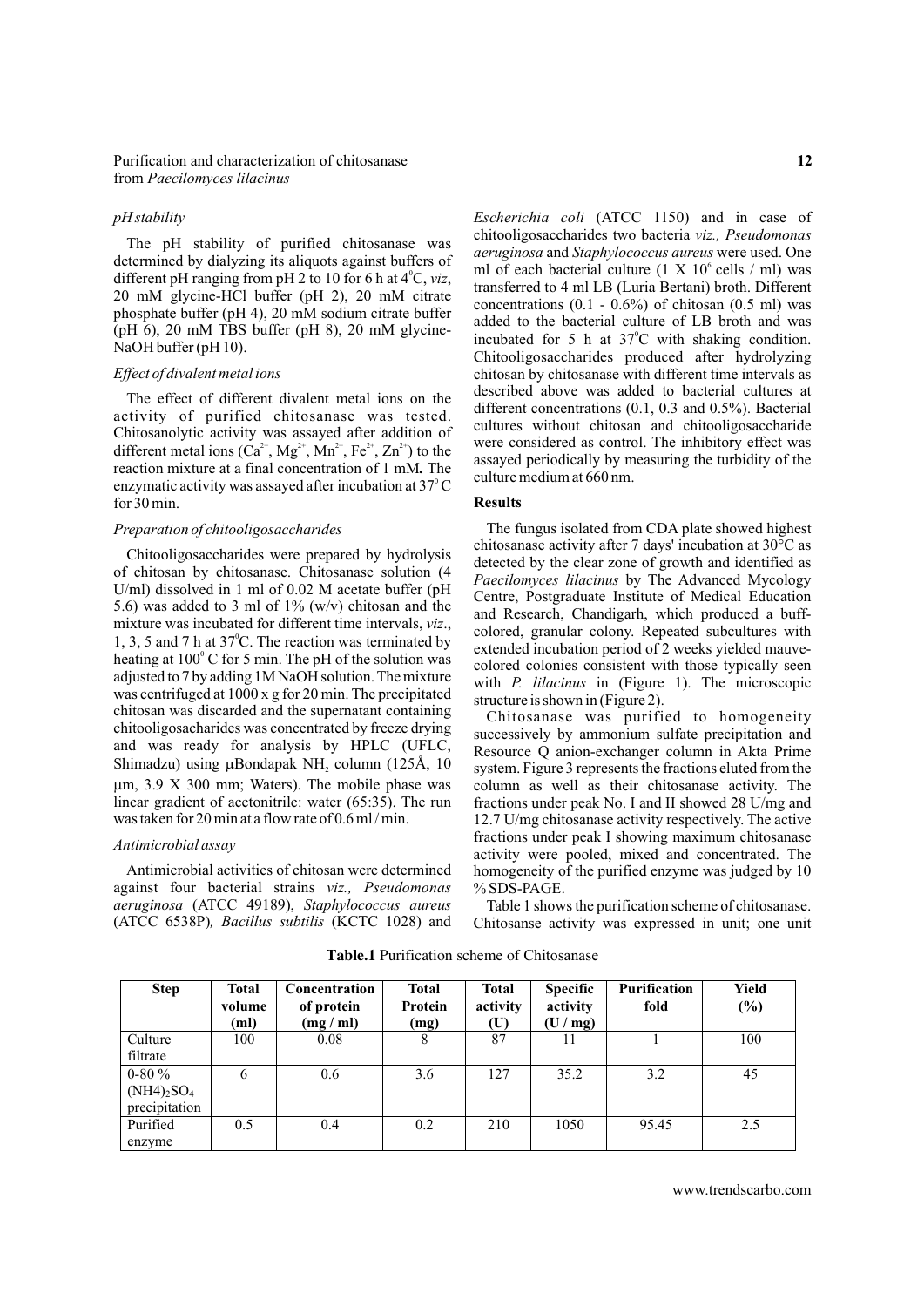chitosan per min at pH 5.5 at 37°C. Chitosanase activity increase in temperature and completely abolished at was found to be present in the culture filtrate as well as  $80^{\circ}$ C (Figure 6). The activity of chitosanase was pH in  $80\%$  ammonium sulfate. The chitosanase was dependent. The activity of chitosanase was gradually in 80% ammonium sulfate. The chitosanase was purified 95 fold with a specific activity of 1050 U/mg of purified 95 fold with a specific activity of 1050 U/mg of increased with the increase in pH being maximum at 6 protein. It exhibited a single band by 10% SDS-PAGE and then gradually decreased with increase in pH protein. It exhibited a single band by 10% SDS-PAGE and then gradually decreased with increase in pH under denaturing condition (Figure 4). The molecular (Figure 7). Chitosanase activity was not affected by mass of the enzyme as observed by  $SDS-PAGE$  was  $40$   $Ca<sup>2+</sup>, Zn<sup>2+</sup>$  or  $Mg<sup>2+</sup>$  ions but activated slightly by Fe<sup>2+</sup> and kDa. The absolute mass of chitosanase was  $39.6$  kDa as  $Mn^{2+}$  (Figure 8).<br>obtained by ESI-MS-Q-TOF analysis (Figure 5). HPLC profiles

temperature. The activity of chitosanase was gradually acetylglucosamine (monomer) was produced in increased with the increase in temperature being different time intervals except in l h whereas very low

would liberate 1 μmol of glucosamine (GlcN) from maximum at 50°C and then gradually decreased with (Figure 7). Chitosanase activity was not affected by

otained by ESI-MS-Q-TOF analysis (Figure 5). HPLC profiles of the chitooligosaccharides mixtures<br>The activity of chitosanase was dependent on are presented in Figure 9. High amount of N-The activity of chitosanase was dependent on are presented in Figure 9. High amount of *N*-<br>temperature. The activity of chitosanase was gradually acetylelucosamine (monomer) was produced in different time intervals except in1 h whereas very low



**Figure 1.** Fungal colony on chitosan agar medium after 1 week of incubation at 30°C.



**Figure 2.** Microscopic structure of *P. lilacinus.*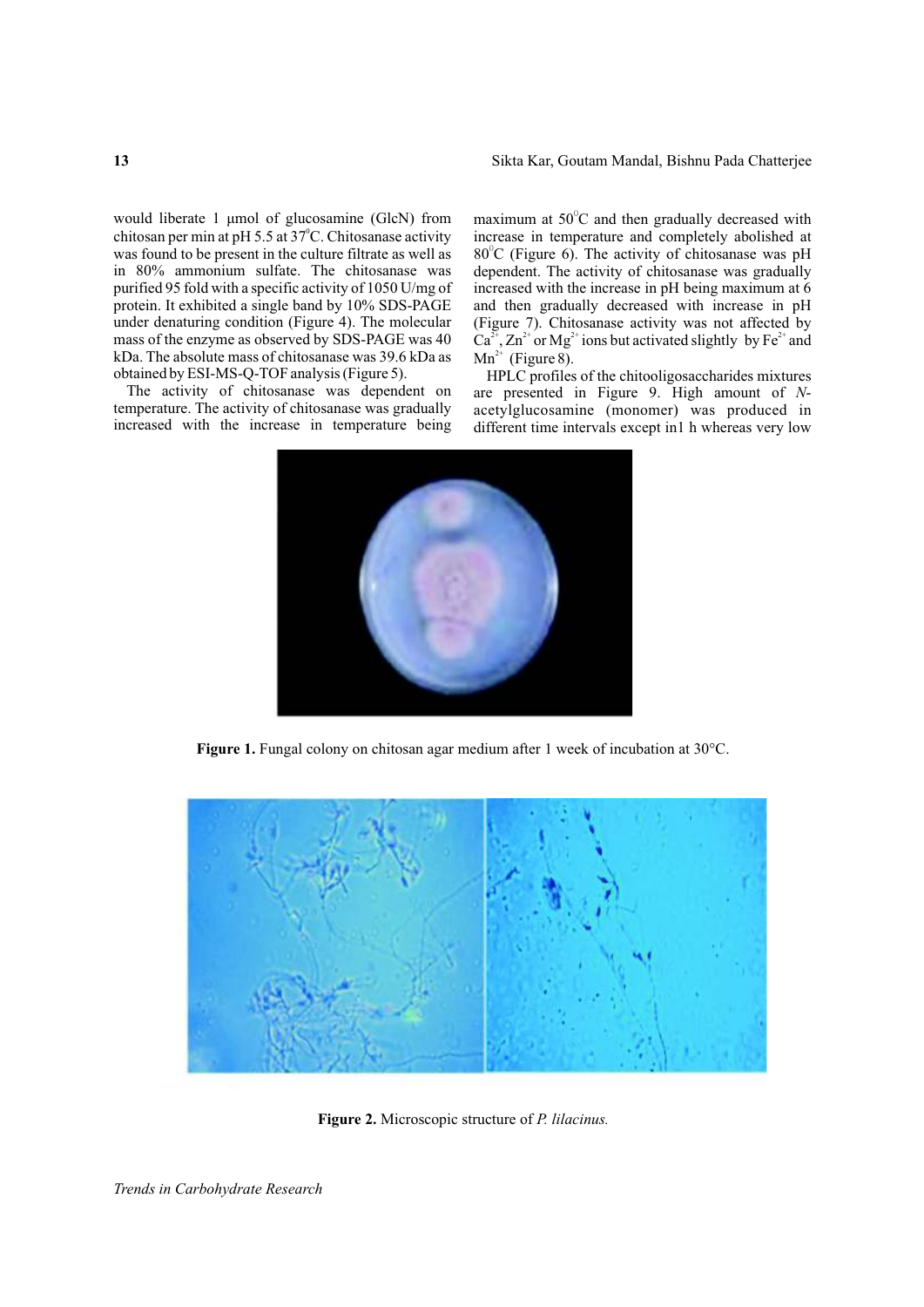

**Figure 3.** Purification profile of chitosanase from *P. lilacinus* on Resource Q anion- exchange column



**Figure 4.** Homogeneity of the purified chitosanase. Proteins in chitosanase fractions of each purification step were subjected to 10 % SDS-PAGE. Lane1, M, Precision Plus Protein<sup>™</sup> standard from Bio-Rad; lane 2, Ammonium sulphate precipitated fraction (10 µg), lane 3, Purified enzyme (5 µg of protein).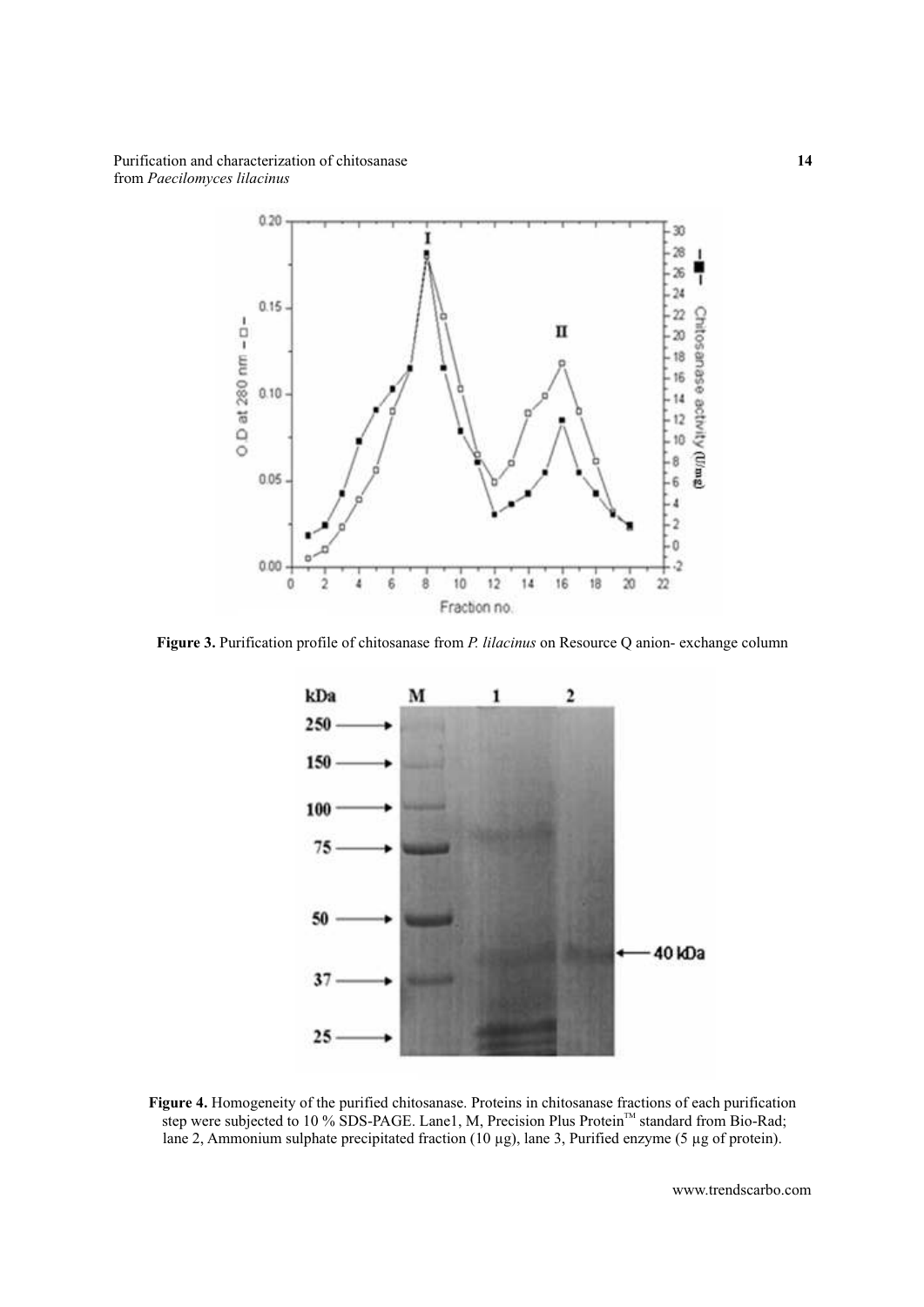

**Figure 5.** ESI-MS-Q-ToF mass spectrum of chitosanase.



**Figure 6.** Effect of temperature on chitosanase activity.

*Trends in Carbohydrate Research*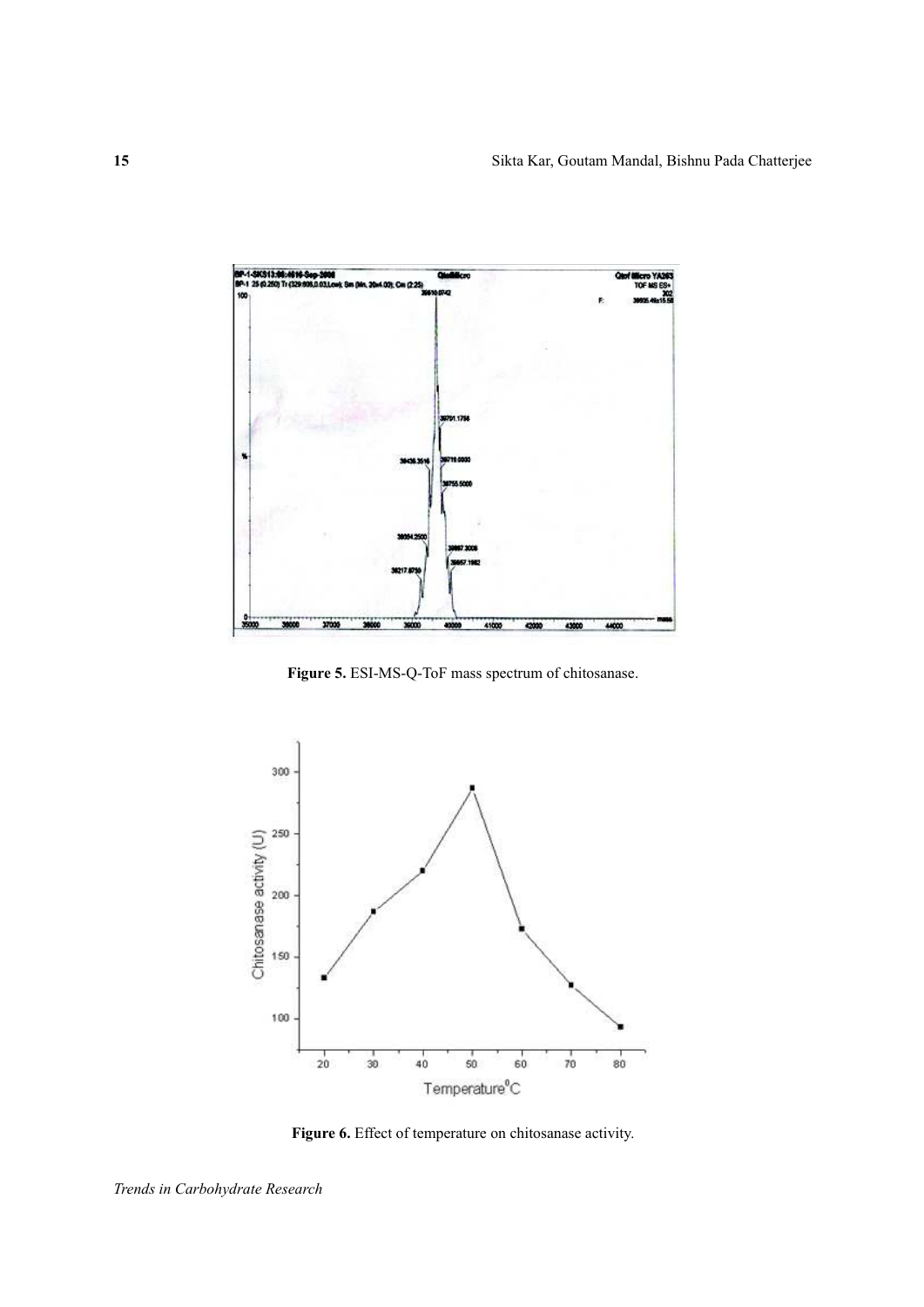

**Figure 7.** Effect of pH on chitosanase activity.



**Figure 8.** Effect of metal ions on chitosanase activity.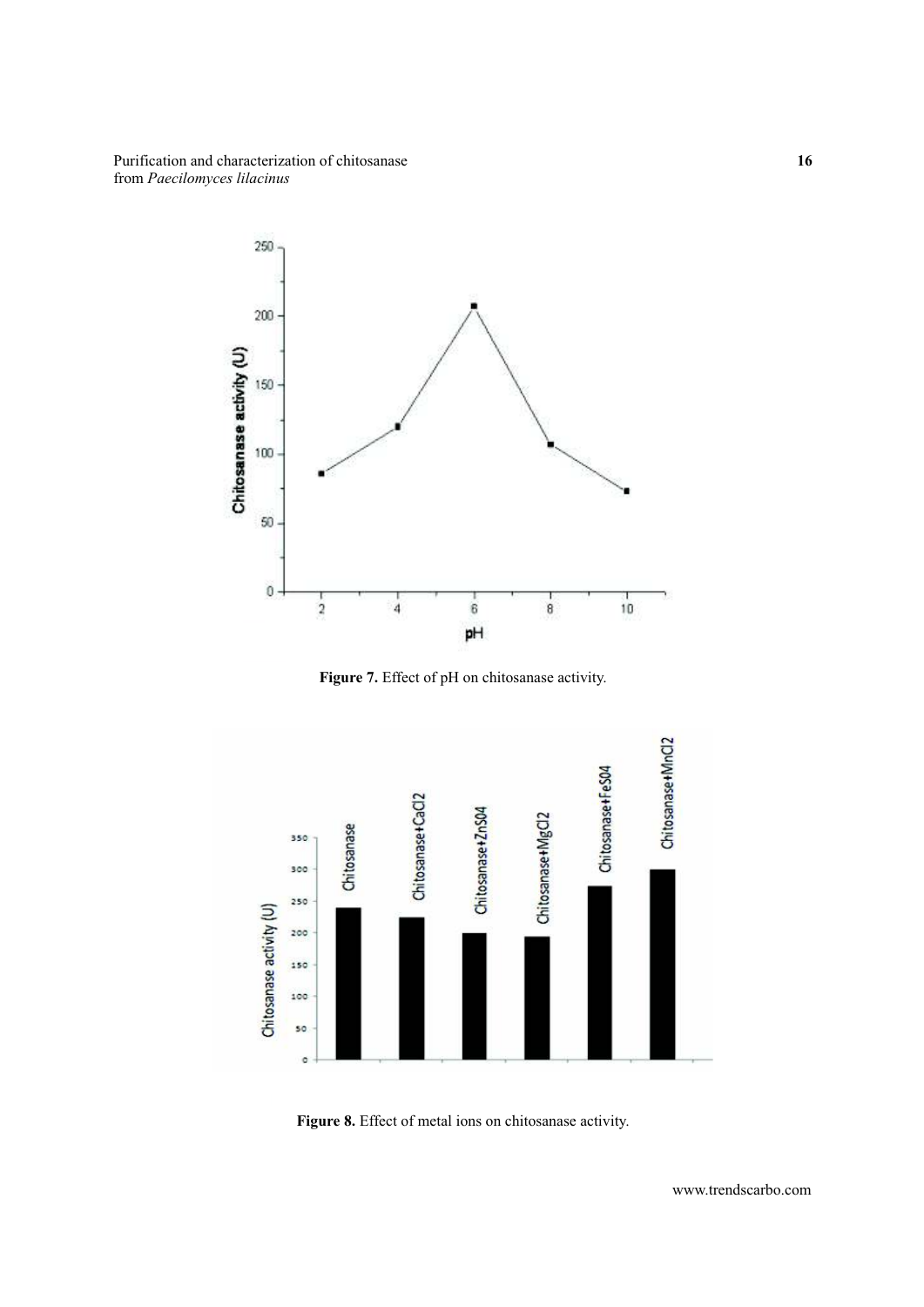

**Figure 9.** HPLC profile of chitooligosaccharides released from chitosan after treatment with chitosanase.



**Figure 10.** Antimicrobial activity of chitosan at various concentrations on the growth of (a) *Staphylococcus aureus;* (b) *Bacillus subtilis;* (c) *Pseudomonas aeruginosa;* and (d) *Escherichia coli.* Control (bacterial culture without chitosan); chitosan concentration (0.1% - 0.6%).

*Trends in Carbohydrate Research*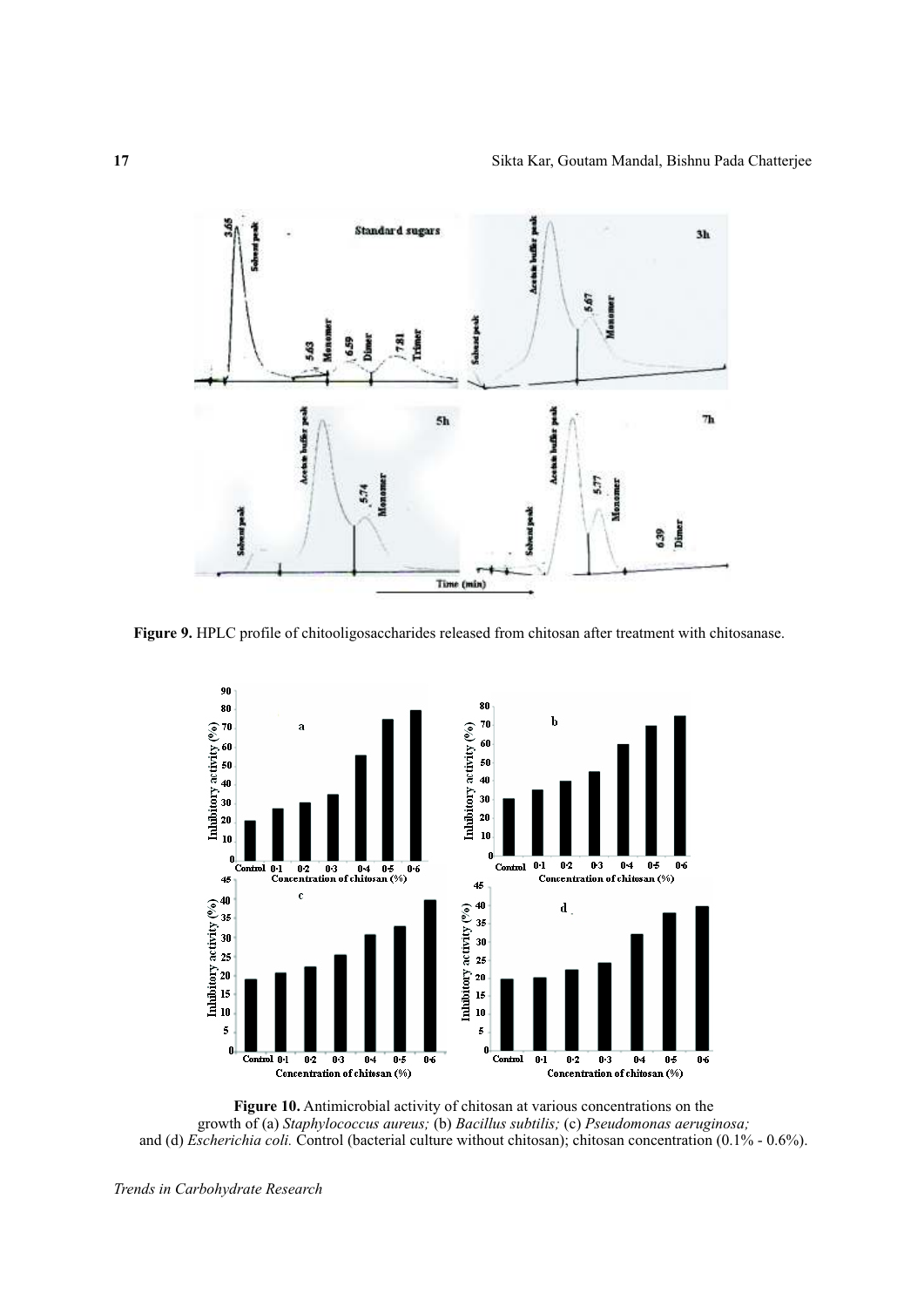growth as investigated at different concentrations ranging from 0.1 to 0.6 % (Figure 10 a, b, c, d). The hand chitooligosaccharides showed maximum inhibitory effect was observed with increased chitosan antimicrobial effect on *S. aureus* (100 %) in comparison concentration. The O.D value of bacterial growth to *P. aeruginosa* (86 %), a gram negative bacteria*.*  containing chitosan at 660 nm was very less (not shown) Antimicrobial property of chitooligosaccharides with respect to that of control (without chitosan). This gradually increased as the time of preparation of shows that the chitosan has good antimicrobial effect on chitooligosaccharides increased and inhibition was gram positive bacteria like *S. aureus* (79.8 %) followed observed (Figure 11 a, b).

amount of dimmer was released at 7 h. by *B. subtilis* (75.28%). However, less antimicrobial The inhibitory effect of the chitosan on bacterial effect was observed on gram negative bacteria like *P*. *P.*  $\alpha$  *P. P. P. P. P. P. P. P. P. P. P. P. P. P. P.* 



Concentration of chitooligisaccharides at various time interval

**Figure11.** Antimicrobial activity of chitooligosaccharides at various time intervals. (a) *Staphylococcus aureus* and (b) *Pseudomonas aeruginosa.* Control (bacterial culture without chitooligosaccharides), chitooligosaccharide concentration (0.1%, 0.3% and 0.5%).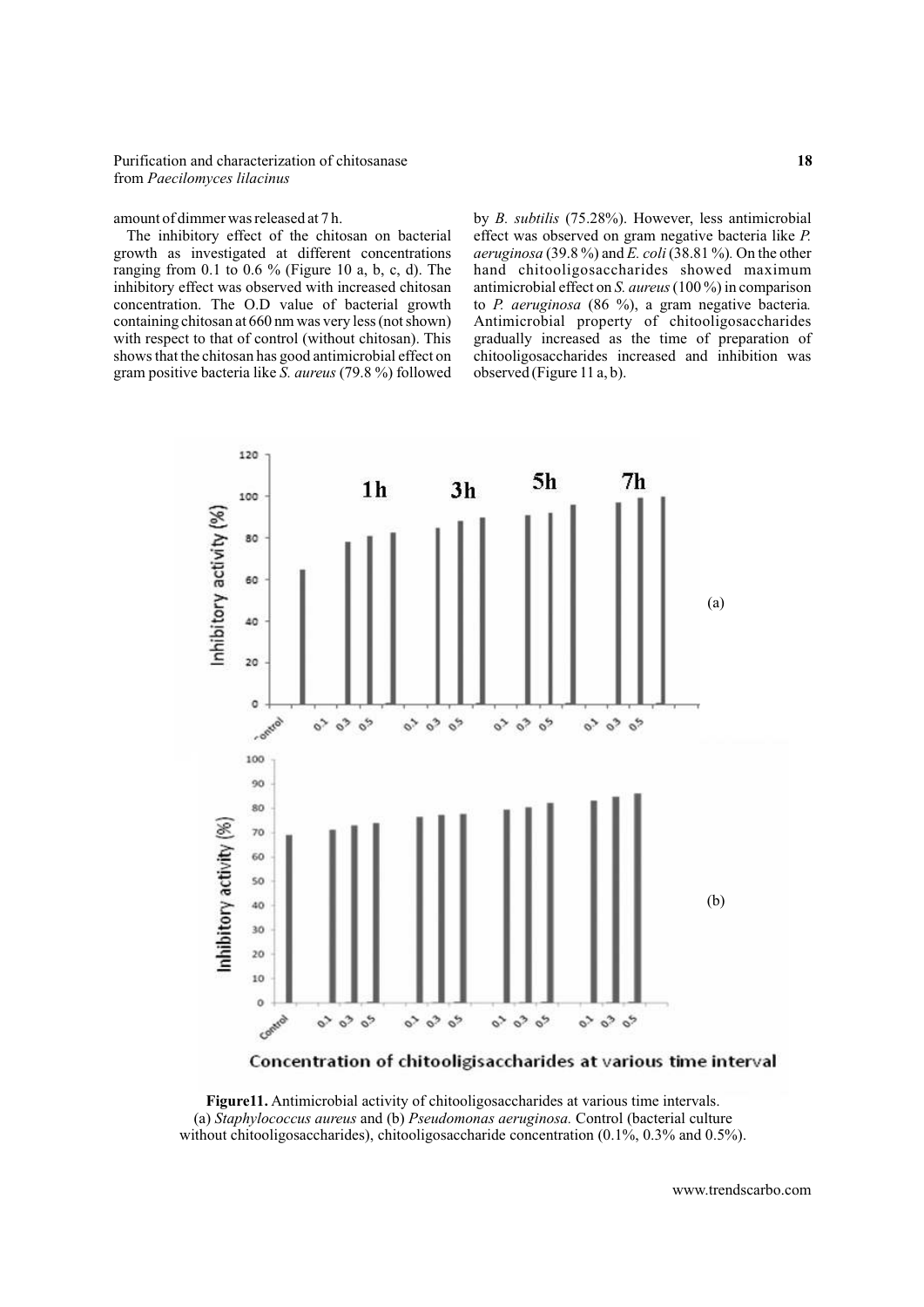activity on substrate other than chitosan<sup>21</sup>. The rate of<br>reaction of chitosanase is highly dependent on the<br>degree of acetylation of the substrate chitosan. There is<br>a structural similarity among chitosan, chitin, and<br>

but not the GlcNAc-β(1-4)-X bond. It was proposed that **Acknowledgements** the classification of chitosanases into three classes Example their substrate specificities<sup>30</sup>. Class I<br>chitosanases, represented by the chitosanases from B.<br>pumilis BN262, Streptomyces sp. N174 and Penicillium<br>islandicum, split the GlcNAc-GlcN linkage in chitosanase<br>Class I towards the GlcN-GlcN linkage. Class III chitosanases **References** represented by chitosanases from *Streptomyces griseus*<br>HUT6037, *B. circulans* MH-K1<sup>31</sup>, *Nocardia orientalis*, Takeshi, Yokota Akira and Takata Renkichi, Purification and gene and *B. circulans* WL-12, can split both GlcN-GlcN and cloning of a chitosanase from *Bacillus ehimensis* EAG1, Journal GlcN-GlcNAc linkages.<br>
In the proceed tree als sure form of the terms if is a stirity of a continue of the Babelle, Dupuy Agnes, Vidal Pierre, Neugebauer Witold

Sikta Kar, Goutam Mandal, Bishnu Pada Chatterjee

**Discussion** U/mg and the purification fold was 95 and the recovery Fungal chitosanolytic enzymes have been purified<br>and characterized from *Penicillium islanicum*, *Mucor*<br>rouxii, *Fusarium solani*, *Trichoderma reesei* and<br>*Aspergillus fumigates*. Most of these enzymes have<br>been charact encytize soan as yootying, contained and except and minimum in *S. aureus* and minimum in *E. coli.* Thus we accely<br>decorginate can hydrolyze partially can say that chiosan was more effective against grame<br>classification o

- 
- In the present work we found that specific activity of  $\frac{2. \text{ Boulen Saotelb, Dupdy Agnes, Vidal I ler, Negcoadlet Wibold}}{A. \text{ and Brzezinski Ryszard, Purification and characterization of a}}$ purified *P. lilacinus* chitosanase (40 kDa) was 1050 chitosanase from *Streptomyces* sp. N174, Applied Microbiology